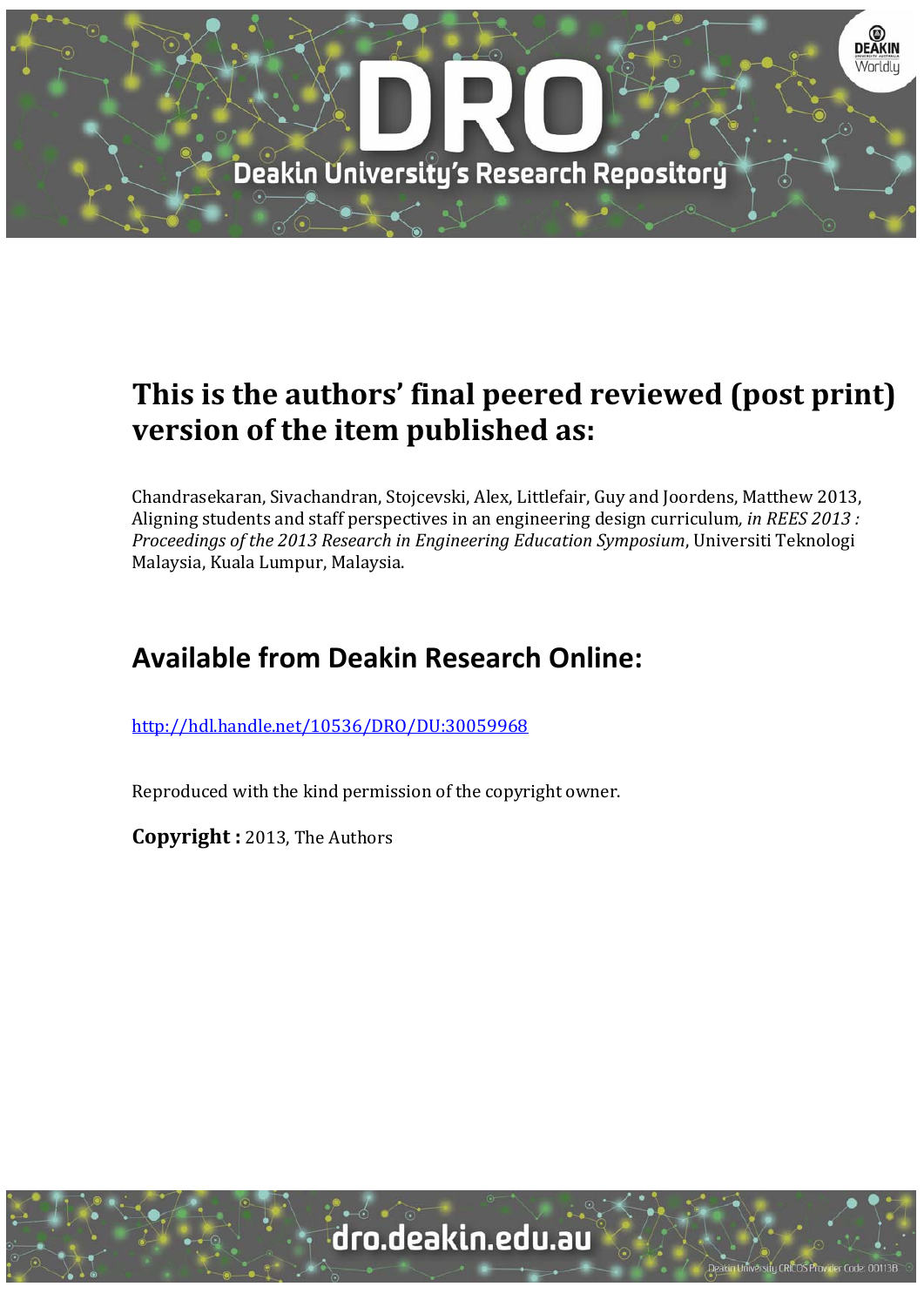## **Aligning Students and Staff Perspectives in an Engineering Design Curriculum**

#### **Sivachandran Chandrasekaran**

Deakin University, Geelong, Australia [schandra@deakin.edu.au](mailto:schandra@deakin.edu.au)

#### **Alex Stojcevski**

Deakin University, Geelong, Australia [alex.stojcevski@deakin.edu.au](mailto:alex.stojcevski@deakin.edu.au)

#### **Guy Littlefair**

Deakin University, Geelong, Australia [guy.littlefair@deakin.edu.au](mailto:guy.littlefair@deakin.edu.au)

#### **Matthew Joordens**

Deakin University, Geelong, Australia [matthew.joordens@deakin.edu.au](mailto:matthew.joordens@deakin.edu.au)

*Abstract: This paper focuses on the alignment of students and staff perspectives in an engineering design curriculum. Deakin University recognised the importance of student learning with engagement in design-centred education. Staff across the university are committed to ensure that students are engaged at a fairly deep learning level. Engaging students is an important aspect of learning and teaching process because it enhances the student to be self directed active learners. To measure the student engagement and staff experiences in learning and teaching process, Deakin engineering has used design based learning as one of its engineering learning principle. This study examines students perceptions of DBL in their curriculum through a paper based survey given to a cohort of senior year undergraduate engineering students. The research also illustrates the staff perceptions of DBL in engineering curriculum by conducting face-to-face interviews with them. From the analysed results, this research shows that the students and staff have an adequate experience of learning and teaching engineering through design based learning approach in an engineering design curriculum.*

*Keywords: Project oriented design-based learning (PODBL), Design based learning, Design focused education.*

## **Introduction**

Educators believe education is one's self to become a skilful product of human society, while the others think it is to act on the needs of the stakeholder. Despite this, there are still many students who get overlooked during job openings for unknown reasons. To counter this problem, number of educators has developed many approaches and concepts such as Project Based Learning and Problem Based Learning, design based learning etc. These approaches have exposed noticeable changes within the performance and knowledge of students, especially when breaking out of traditional cultures and introducing creative ideas. To deal with problems and to find the solution for the problems is an essential quality for a professional. Therefore curriculum needs to educate and prepare the students to be a problem solver. Deakin University has practicing design-based learning (DBL) as one of its engineering learning principles for further development in learning and teaching process. The students' perspectives and staff perspectives are required to verify these methods and to identify the best practices in these methods to ensure the best possible learning experiences for the student.

This paper is part of a continuing process of a large research project, which analyses various teaching and learning approaches in engineering education. The paper firstly present research findings from a quantitative and qualitative research analysis of student perceptions about design based learning in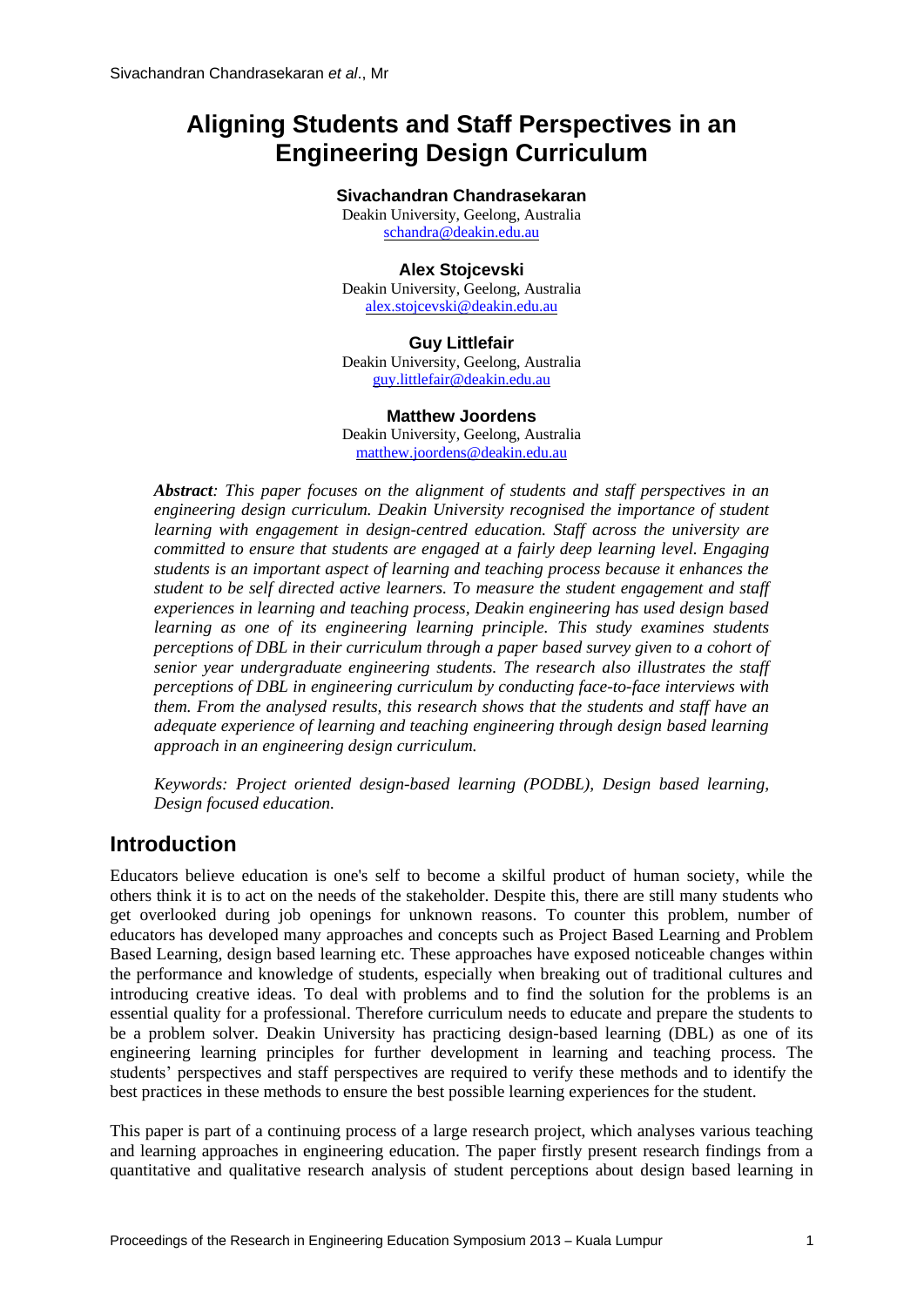engineering. It presents the views of 30 on-campus and off-campus undergraduate engineering students from the senior year. In addition, a research study was also performed through face-to-face interviews with 25 engineering staff members who teach and research in engineering design in the School of Engineering at Deakin University. Finally this research paper presents an alignment of students and staff perceptions in engineering design curriculum.

### **Curriculum development**

When students come from schools, they learned physics, chemistry, mathematics, science and computer systems that made their options to select in various engineering disciplines. But this broad knowledge of learning will not put them straight as an expert in any of the engineering fields, if they lack creativity, innovation and communication skills. It is basic quality for a professional to deal with problems and to find solution for the problems. Therefore curriculums need to educate and prepare the students to be a problem solver. There are different types of problems existing in engineering, design problems are most important that attracts young imaginative engineers.

Projects are considered to be finest way of student interaction with teacher. [Godfrey \(2009\)](#page-9-0) states that this project work takes place in the  $1<sup>st</sup>$ , 2nd, 3rd and final year at all university curriculum, because during this four year program there is always been a strong commitment to engineering design. This paper is a part of the research project that identifies the need to enhance important skills such as innovation and creativity through a whole learning process that incorporates design based learning features. From the in-depth analyses of all learning approaches and methods, design can be learned and taught through design based learning approach in a convalescent way.

## **Design focused education**

Students are involved in solving a problem through a creative project. Students experienced meaningful ideas, which allows them to analyse the suitable solution for it. The important key is that students need to integrate the knowledge in any design process. The design process is similar to a problem solving method. [Dopplet \(2008\)](#page-9-1) insists that to provide students with a better practise in design and technology, DBL involves several advantages such as good design that meets the social, economic and industrial needs. Design based learning is also an active learning process which makes students to practice and recognize different learning styles and team based activity which support learning and sharing through cooperative methods. [Nelson \(2004\)](#page-9-2) reveals that design based learning (DBL) approach is used to enrich student involvement in learning science and to combine design experience with it.

Holistic thinking, understanding, imagination, creativity, visualizing problems and solutions are the fundamental skills of a designer. [Davis \(1998\)](#page-9-3) revealed that to increase the importance of creative and innovative thinking, project and design-based learning are used in secondary school projects. Project and design based learning approaches are used to transform these skills into active learning and to evaluate student progress in classrooms. In secondary school education, teachers are prepared well to do interdisciplinary teaching and to understand the disciplinary content through practicing design education. Because of these design processes, students got their potential to mold themselves. [Lehmann \(2008\)](#page-9-4) claims that the purpose of design education is to enhance the learning to teach students to become active participants to solve design problems around them.

[Davis \(1998\)](#page-9-3) says that by integrating design education with the curriculum, it has improved the teaching and learning process that prepares the teachers and students for a design based learning approach. To achieve the goal of developing education, design educators provided practical strategies that exhibited the pedagogy of design education and problem solving processes. From the Deakin [University \(2012\)](#page-9-5) forum, it declares that the goal of the design approach was not changing the whole curriculum of art education but through design activities students develop the ability to enhance and transform ideas through visualization, manipulation and application of data to problem solving.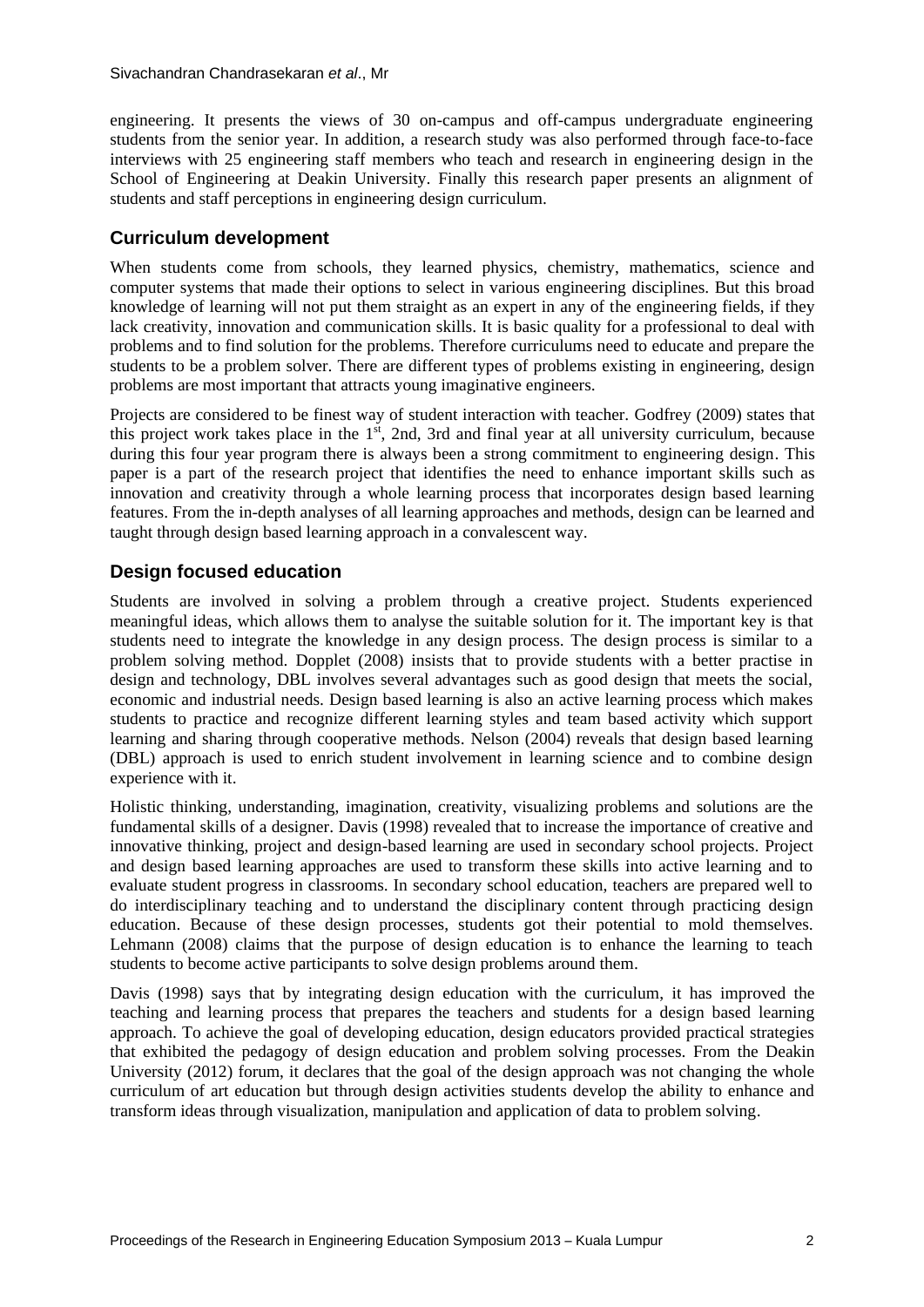## **Project oriented design based learning (PODBL) at Deakin engineering**

Studying engineering involves not only learning scientific knowledge and technological skills; it also involves learning the language, established practices, beliefs, and professional values of engineering culture that makes a student to be an engineer. The problem solving is one of the important skills for students. Therefore the goal of all engineering programs is to teach problem solving skills to educate students as professionals. Industry is looking for professionals with design knowledge, which is integrated with creative and innovative interdisciplinary thinking. Therefore, [Chandrasekaran \(2012\)](#page-9-6)et al. states that the new proposed project oriented design based learning (PODBL) approach will focus on skills such as innovation and creativity in the engineering discipline.

With different learning styles students are able to express their skills and talents through working on projects. By integrating design and technology tools into engineering education, the aim is to provide students with dynamic learning opportunities to actively investigate and construct innovative design solutions. [Chandrasekaran \(2012\)](#page-9-7) et al. discloses that the project-oriented design based learning approach is focused on curriculum renewal to practice innovation and creativity for students learning to solve design problems through projects in engineering education.

This paper presents continuing work of a research project. As part of the PODBL learning model, this paper looks into the students and staff perceptions about design based learning approach in their curriculum. By aligning the student perspectives with the staff perspectives in engineering design education, it helps to develop a framework for the newly proposed 'Project oriented design based learning' approach. From the analysis shown in [Chandrasekaran \(2013\)](#page-9-8) et al. illustrating Deakin's engineering programs educational objectives, student outcomes, assessment methods and evaluation of different undergraduate engineering programs, design can be learned and taught through project oriented design based learning approach in a convalescent way which is inspired by the accreditation requirements.

## **Methodology**

This paper is a part of a continuing process of a research project, which analyses teaching and learning approaches in engineering education. The aim of this research paper is to examine students' perceptions of DBL in their curriculum through a paper based survey given to a cohort of senior year undergraduate engineering students.

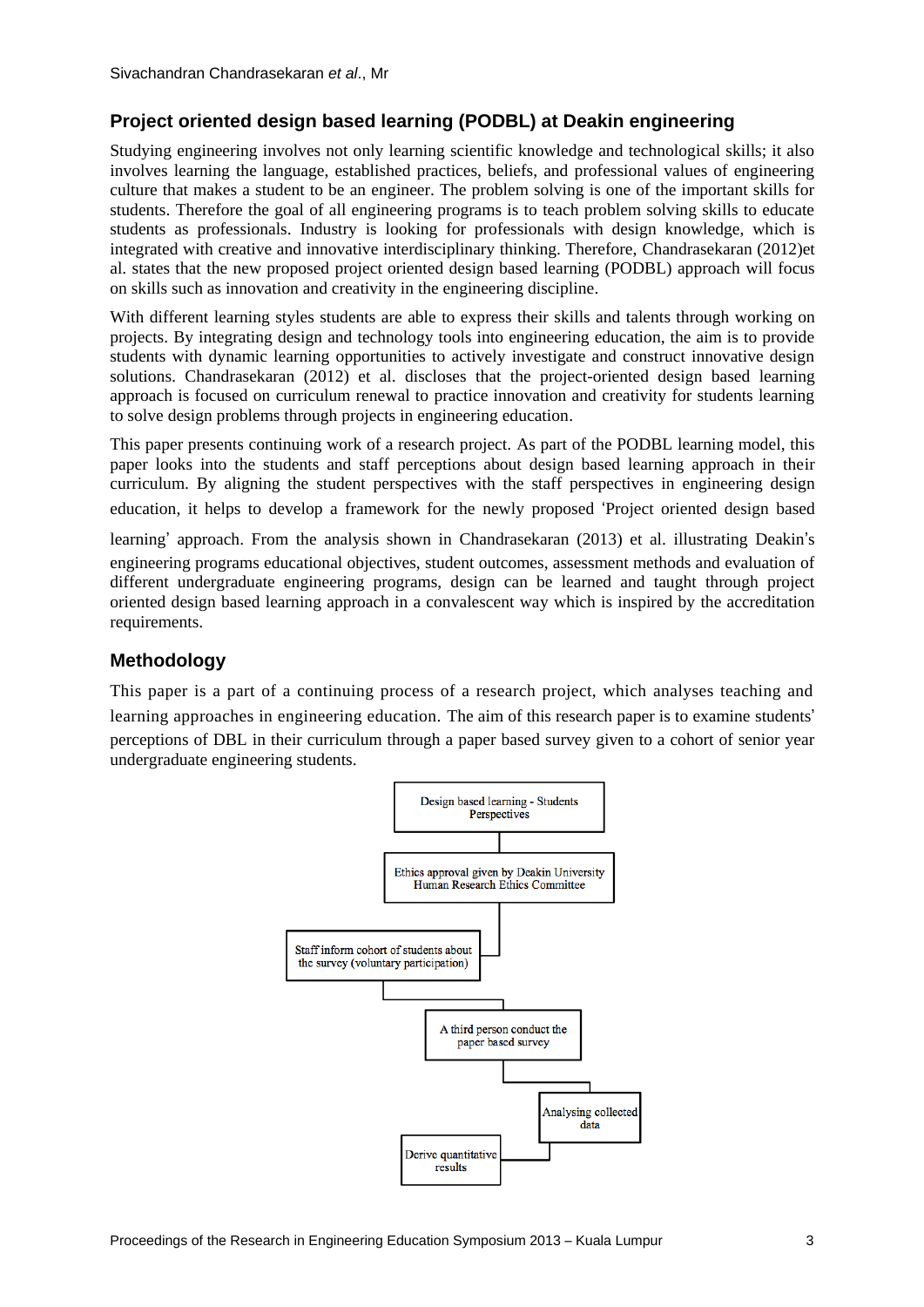#### **Figure 1: Student survey process**

Figure 1 shows the flowchart of the process of paper-based survey conducted with the cohort of students in senior year of undergraduate engineering. The survey questions are based on quantitative and qualitative analysis. From the quantitative and qualitative analysis performed, the results presented students' perspectives on design based learning within the curriculum. In line with the ethics approval process and procedures, a third party carried out the paper based research survey. The data collected is anonymous and unidentified. The collected data are analysed to derive a quantitative outcome, which shows the students' perception on design-based learning.

The paper based survey questions for students are listed below

- What does "Design Based Learning" mean to you? Please explain.
- How could the School of Engineering include "Design Based Learning" in your curriculum?
- List up to 3 advantages for team DBL.

The research also illustrates the staff perceptions of DBL in engineering curriculum by conducting face-to-face interviews with them*.* The face-to-face interviews are based on qualitative questions that are analysed and presented in quantitative form. The questions covered here are designed to determine the staff perspectives on design based learning through their level of experience from 1<sup>st</sup> year to final year.



**Figure 2: Staff interview process**

The above flowchart shows the process of staff interviews conducted by the research assistant involved in this research. In line with the ethics approval process and procedures, research assistant send individual E-mails to every staff member in the School of Engineering. When a staff given an appointment time, the research assistant will conduct the face-to-face interview. An interview question set was asked to each staff that teaches and performs research in engineering design. The data collected are anonymous and non-identifiable. The collected data are analysed to derive a quantitative outcome that shows the staff perceptions on design-based learning.

Staff Interview questions are listed below

- Define Design based learning (DBL)?
- Are aspects of Engineering Design taught in your unit? If yes, How?
- What do you think of some of possible ways to teach design?
- Could you please list some of the skills attained by students through DBL in your unit?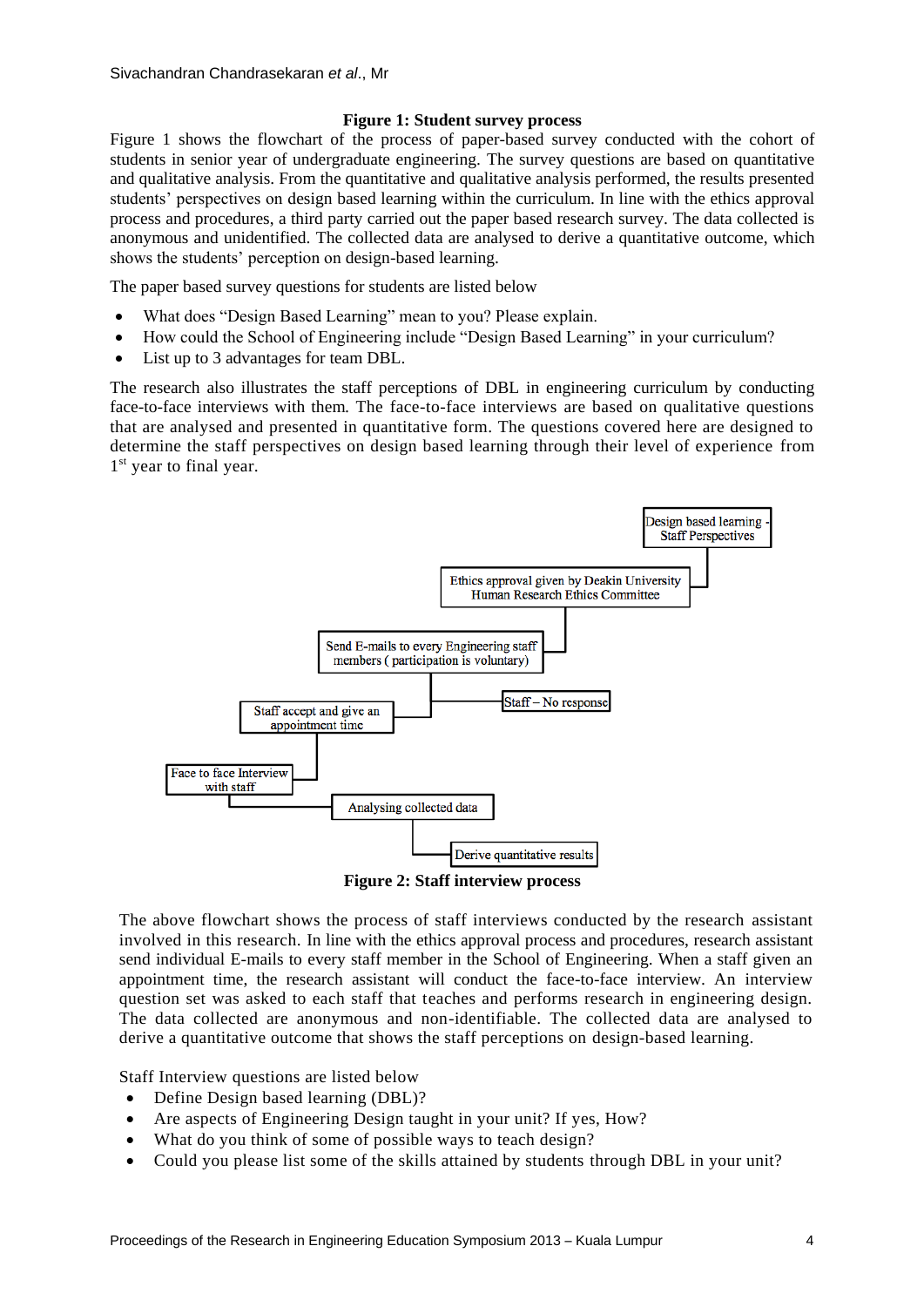#### **Results**

#### **Students perspectives on design based learning**

Design Based Learning (DBL) is one of the most important fields of engineering learning that the school of engineering at Deakin believes would enhance the learning experience for students. The School of Engineering is currently using these methods at different levels in various units. [Chandrasekaran \(2012\)](#page-9-9) reveals that there is a need to verify these methods and to identify the best practices in these methods to ensure the best possible learning experiences for the student.

When students learn to solve design problems, they need to use design process as a methodology to approach a problem and they have to understand the user requirements for an end product. It is a vital role of an engineer to satisfy the need of user in every domain of designing an end product. Figure 3 shows the student perception of design based learning means, about 44% of students says that DBL is learning in a particular way, learning in doing and hands on projects, 22% of students defined it as project based learning (real world projects), learning through projects. The below results show that students have a good understanding of DBL from their prior learning experiences.



**Figure 3: Students perception of DBL**

Figure 4 illustrates students' perception of design based learning in their curriculum. The majority (34%) students in the senior year says that DBL is practical learning, demos in classes, 17% mentioned DBL is industry related projects for future needs, 16% define DBL is more project based learning, assessments and less exams and 11% of students mentioned that DBL units show significance gain in scientific reasoning skill. Yaron dopplet in [Doppelt \(2009\)](#page-9-10) states that DBL is used to produce a curriculum which improves the learning for all students in science education.



**Figure 4: Students perception of DBL in curriculum**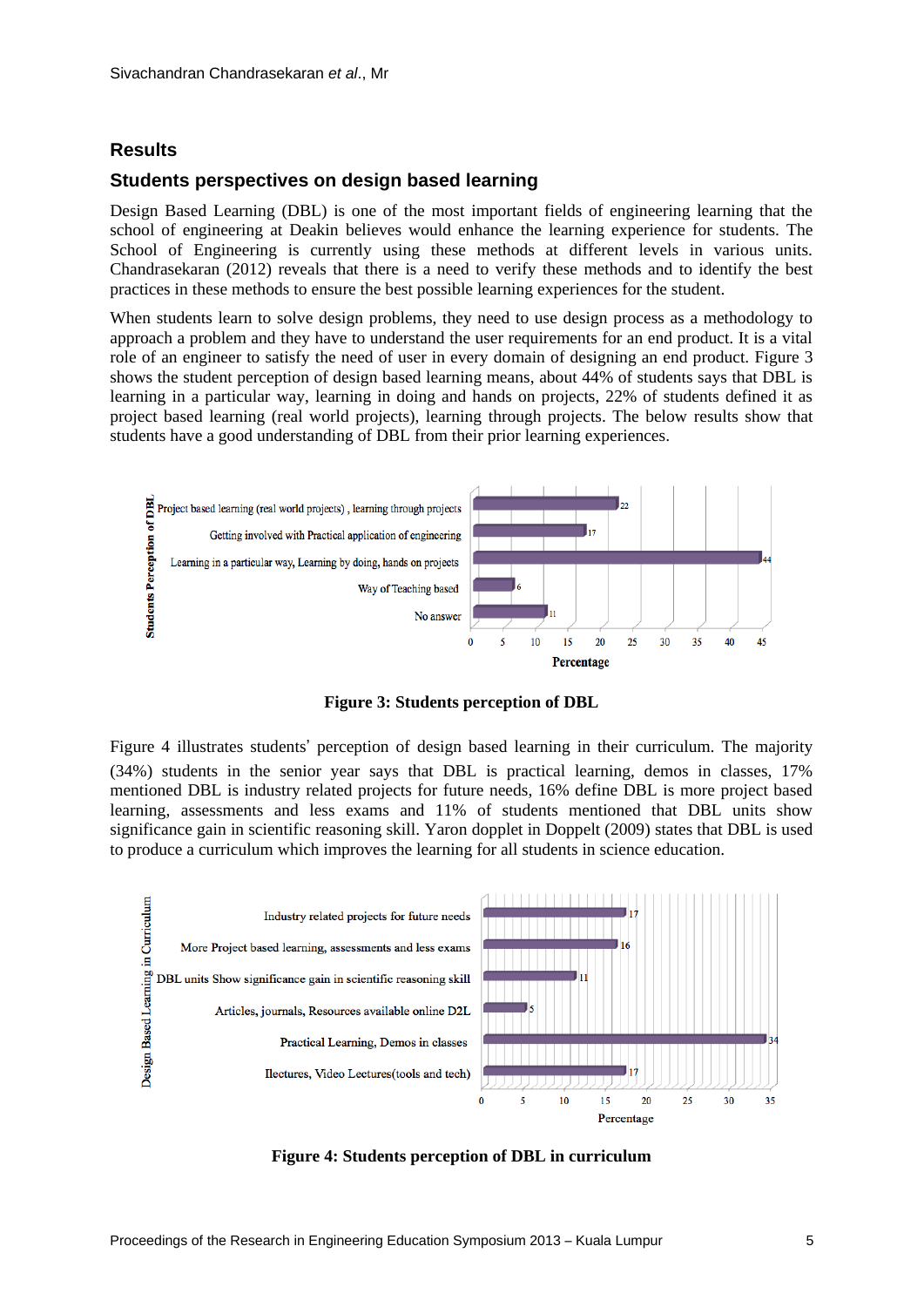#### Sivachandran Chandrasekaran *et al*., Mr

The students are also asked about the advantages of design-based learning. Figure 5 show that more than 80% of students realized that DBL is advantageous to their curriculum, final year projects and future career. The senior students mentioned DBL gives real world experiences (industry projects), develops collaborative, management and social skills, teamwork and interactive knowledge. To provide students with a better practise in design and technology, DBL involves several advantages such as good design that meets the social, economic and industrial needs.



**Figure 5: Advantages of teamwork in DBL**

#### **Staff perspectives on design based learning**

The questions covered here are designed to determine the staff level of experience from teaching engineering using design based learning approach as one of the teaching model of Deakin University. Figure 6 shows the staff perceptions about design based learning means, it is good to see most of the staff members mentioned DBL approach as learning design through projects, learning through design activities, focus on aspects of design and active learning process. As part of the process towards identifying what design based learning means to staff, it was important to find out are aspects of engineering design taught by the staff in their engineering programs.



**Figure 6: Staff perspectives on Design based learning**

Figure 7 illustrates the staff way of teaching aspects of engineering design, 35% of staff teaching application of design through projects, 30% of staff teaching through design process with theory, 20% of staff teaching concept development to design process and 15% teaching design methodologies (design for x). Overall staff perceptions are to teach design-centered education in engineering curriculum that leads to design based learning approach, which enhances student-learning outcomes.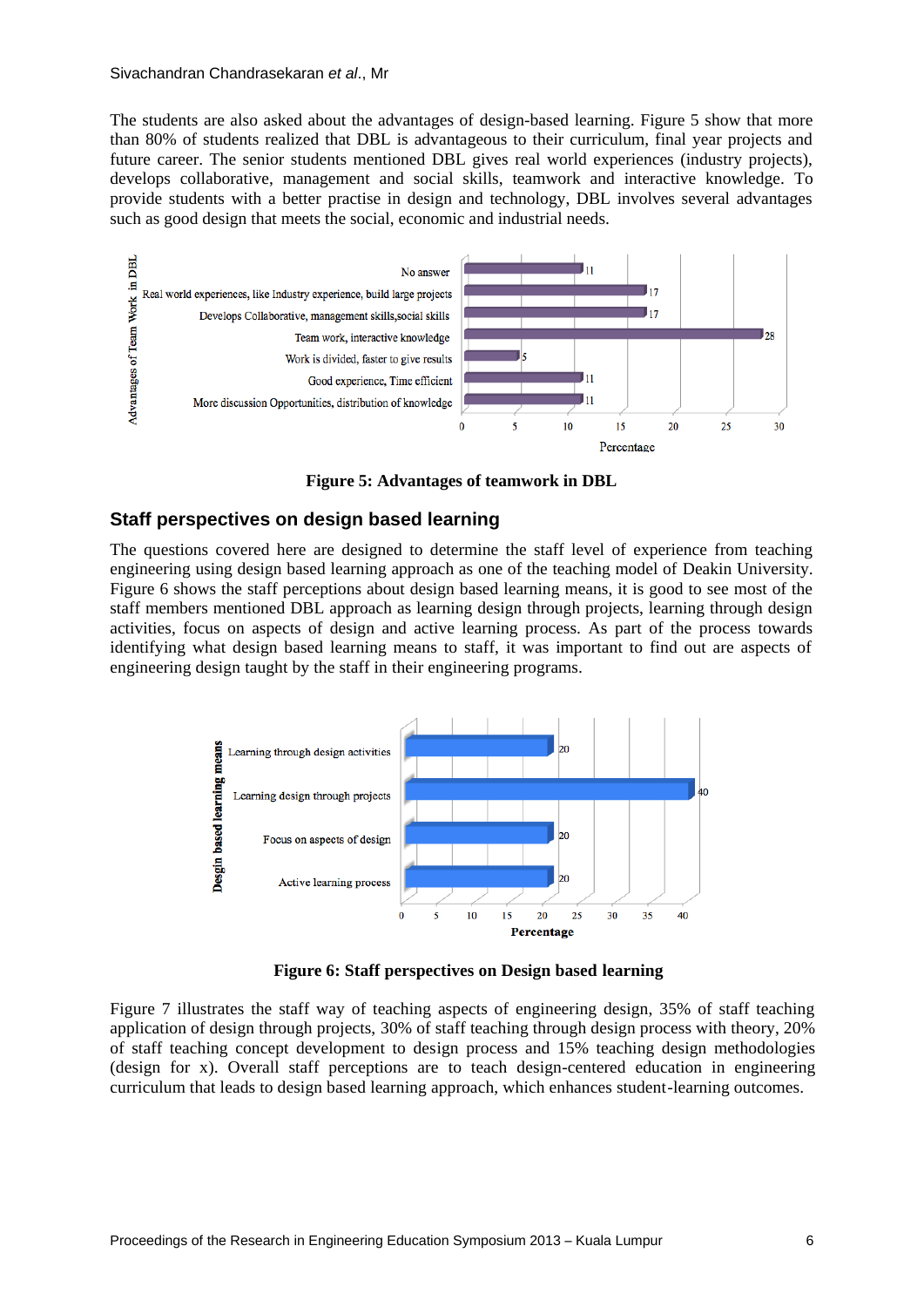

**Figure 7: Aspects of engineering design taught by staff**

The staffs are also asked about the possible ways to teach design. Table 1 illustrates that 35% recommends through activity based learning, 30% initiates self-directed learning, 20% wants analytical thinking and 15% expects team based learning. [Dopplet \(2008\)](#page-9-1) states that to provide students with a better practise in design and technology, DBL involves several advantages such as good design that meets the social, economic and industrial needs. It is also an active learning process that makes students to practice and recognize different learning styles and team based activity, which support learning and sharing through cooperative methods.

In addition Table 2 illustrates the staff perspectives on skills attained by students. Through design based learning, staff reveals that students attaining all essential skills needed for their future career. The important skills revealed by the staff from the students is teamwork, communication, learning by doing, problem solving and self directed learning skills. A design based learning environment helps a curriculum to practice 21st Century Skills for students such as hands-on work, problem solving, collaborative teamwork, innovative creative designs, active learning, and engagement with realworld assignments.

| S.no | Possible ways to teach design | $\frac{6}{9}$ |
|------|-------------------------------|---------------|
|      | Team based learning           | 15            |
|      | Activity based learning       | 35            |
|      | Analytical thinking           | 20            |
|      | Self directed learning        | 30            |

**Table 1: Staff perspectives about possible ways to teach design**

| S.no | Skills attained by students through DBL |    |
|------|-----------------------------------------|----|
|      | Team work & Communication               | 30 |
|      | Learning by doing                       | 45 |
|      | Problem solving                         | 45 |
|      | Self directed learning                  | 40 |
|      | Creativity                              |    |

## **PODBL – Bridging the gap**

A decade ago, many university staff used traditional methods and practices in learning and teaching. With the rapid technological advances, academic staff are starting to practice new learning approaches to meet the educational requirements. On the other hand, students are unable to link their skills with the professional learning curriculum. A gap exists between the students learning expectations and staff teaching approach. Graduates are expected to be skillful and be ready to work on projects early in their industry careers. From the initial stage of academic curriculum, teaching staff and the academic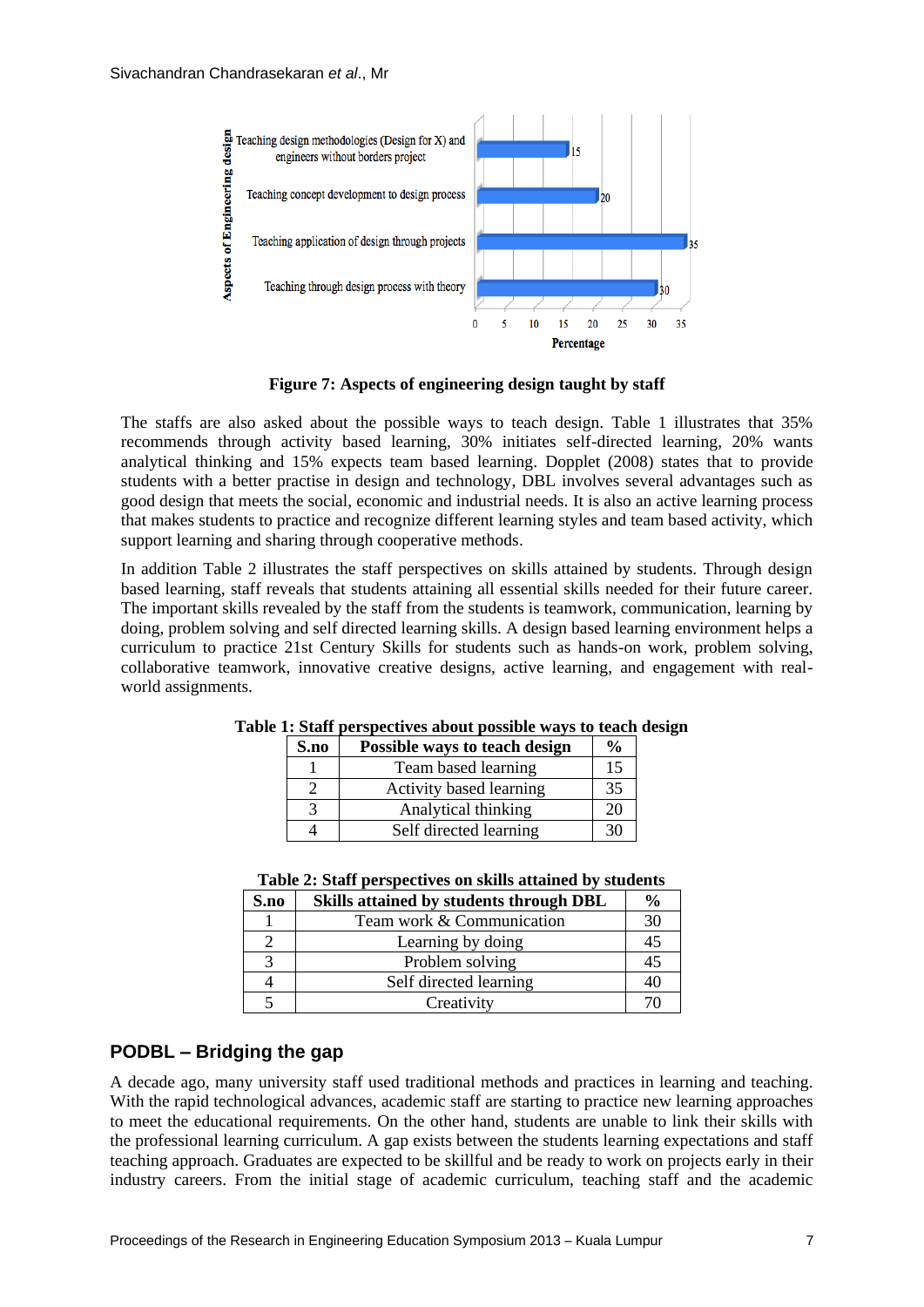#### Sivachandran Chandrasekaran *et al*., Mr

management are responsible for the curriculum development. To bridge the gap between students and staff, this study examines both students and staff perceptions about design based learning approaches in their curriculum. By integrating design and technology tools into engineering education, the aim is to provide students with dynamic learning opportunities to actively investigate and construct innovative engineering design solutions. This project-oriented design based learning approach is focused on innovation and creativity where students learn through design based activities but are driven or oriented by a project.

|                                                              | Learning principles of the | <b>School of Engineering, Deakin University</b> |                           |
|--------------------------------------------------------------|----------------------------|-------------------------------------------------|---------------------------|
|                                                              | model PODBL                | <b>Students views</b>                           | <b>Staff perspectives</b> |
| <b>based learning</b><br>ching Principle<br>ಒ<br>Design<br>C | Self directed learning     | Learn to learn                                  | Act as a facilitator      |
|                                                              | Activity based learning    | Practical learning                              | Learning by doing         |
|                                                              | Interdisciplinary learning | Learning without borders                        | Common goal               |
|                                                              | Analytical learning        | Thinking different                              | Unique solution           |
|                                                              | Team based learning        | Collaborative learning                          | Social approach           |

**Table 3: Aligning students and staff views**



**Figure 8: PODBL** – **bridging the gap**

Table 3 show a common alignment of students and staff views on the learning principles of the PODBL model. These learning principles were developed to provide a structure for the teaching and learning process. They provide strong basement for an effective pedagogy. DBL is an overarching principle that incorporates all above learning principles. Figure 8 shows that PODBL focus is to bridge the gap between the students and staff learning and teaching process in engineering design education.

With the students' views and staff perspectives, this research mapped the results (Table 3) with the

learning principles of the project oriented design based learning model. The results shown above are a preliminary report, which is part of a continuing process of a research.

## **Conclusion**

This paper presented the perspectives of senior year students' in a Bachelor of Engineering on designbased learning. Results indicate that students have a good understanding of DBL and are fully engaged in their learning process. The paper also presented staff views on design-based learning. The engineering teaching staff perspectives showed that they have an adequate experience of teaching through design based learning approaches. This research is part of a continuing process of a research project that helps to foster Deakin University engineering curriculum for enhancing student learning outcomes through PODBL. The project oriented design based learning is set to have a positive effect on bridging the gap between student content knowledge and staff teaching expectations in engineering design curriculum.